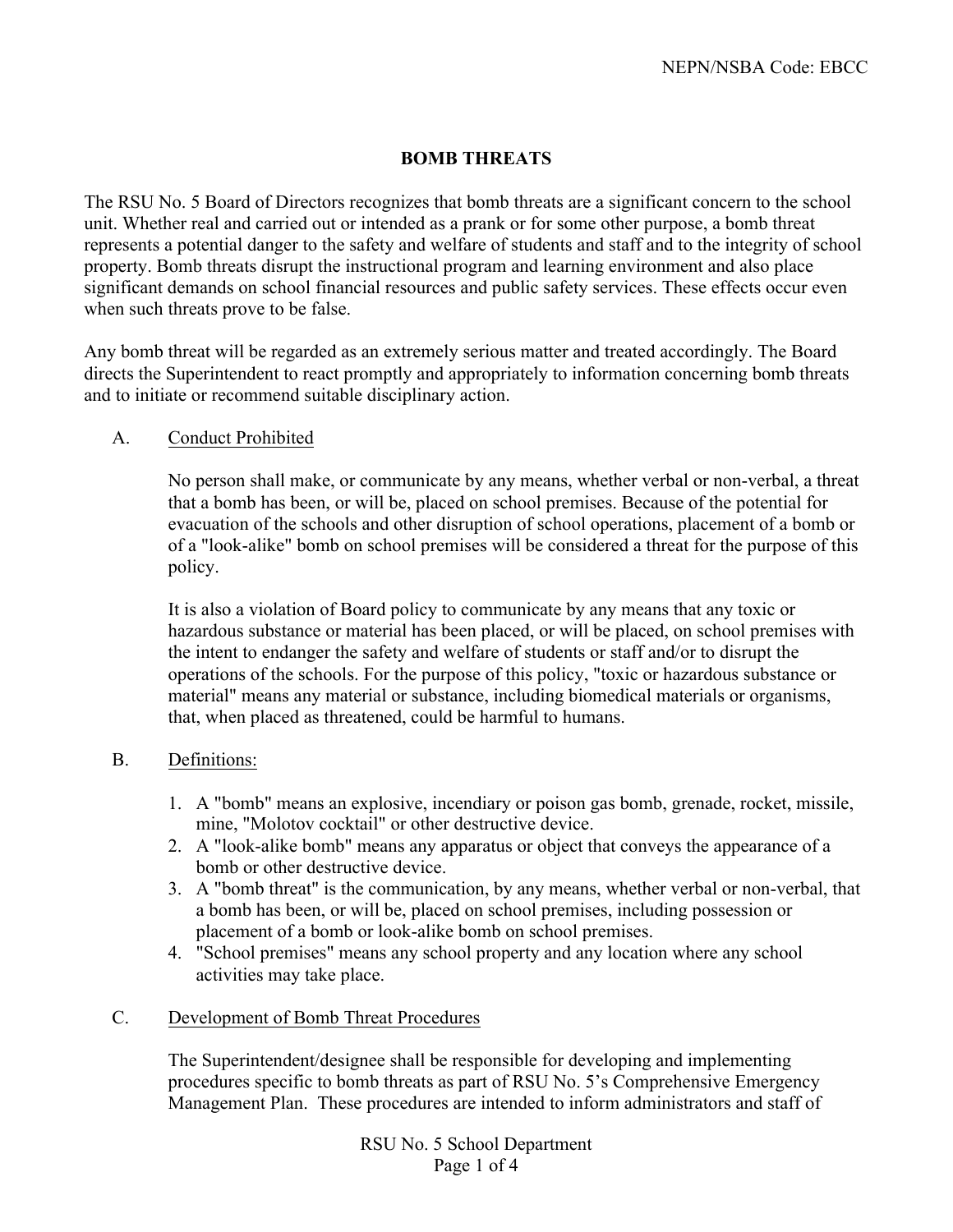appropriate protocols to follow in the event that a bomb threat is received and should include provisions to address:

- 1. Threat assessment (for the purpose of identifying a response that is in proportion to the threat, in light of what is necessary to ensure safety);
- 2. Building evacuation and re-entry (including selection of potential alternative sites for those who are evacuated);
- 3. Incident "command and control" (who is in charge, and when);
- 4. Communications contacts and mandatory bomb threat reporting;
- 5. Parent notification process;
- 6. Training for staff members, and
- 7. Support services for students and staff.

The initial bomb threat procedure will be subject to approval by the Board of Directors. The Superintendent/designee will be responsible for overseeing a review or evaluation of bomb threat procedures prior to the Board's required annual approval of the Comprehensive Emergency Management Plan, or following implementation of the procedure in response to a specific threat.

### D. Reporting of Bomb Threats

A student who learns of a bomb threat or the existence of a bomb on school premises must immediately report such information to the building principal, teacher, the School Resource Officer or other employee in a position of authority.

An employee of the school unit who learns of a bomb threat shall immediately inform the building administrator. The building administrator shall immediately take appropriate steps to protect the safety of students and staff in accordance with the school unit's bomb threat procedure, as developed under Section C, and inform the Superintendent of the threat.

All bomb threats shall be reported immediately to the local law enforcement authority, as provided in the bomb threat procedures.

The Superintendent shall be responsible for reporting any bomb threat to the Department of Education within two business days of the incident. Reports will include the name of the school, the date and time of the threat, the medium used to communicate the threat, and whether or not the perpetrators have been apprehended.

### E. Student Disciplinary Consequences

Making a bomb threat is a crime under Maine law. Any student suspected of making a bomb threat shall be reported to law enforcement authorities for investigation and possible prosecution. Apart from any penalty imposed by law, and without regard to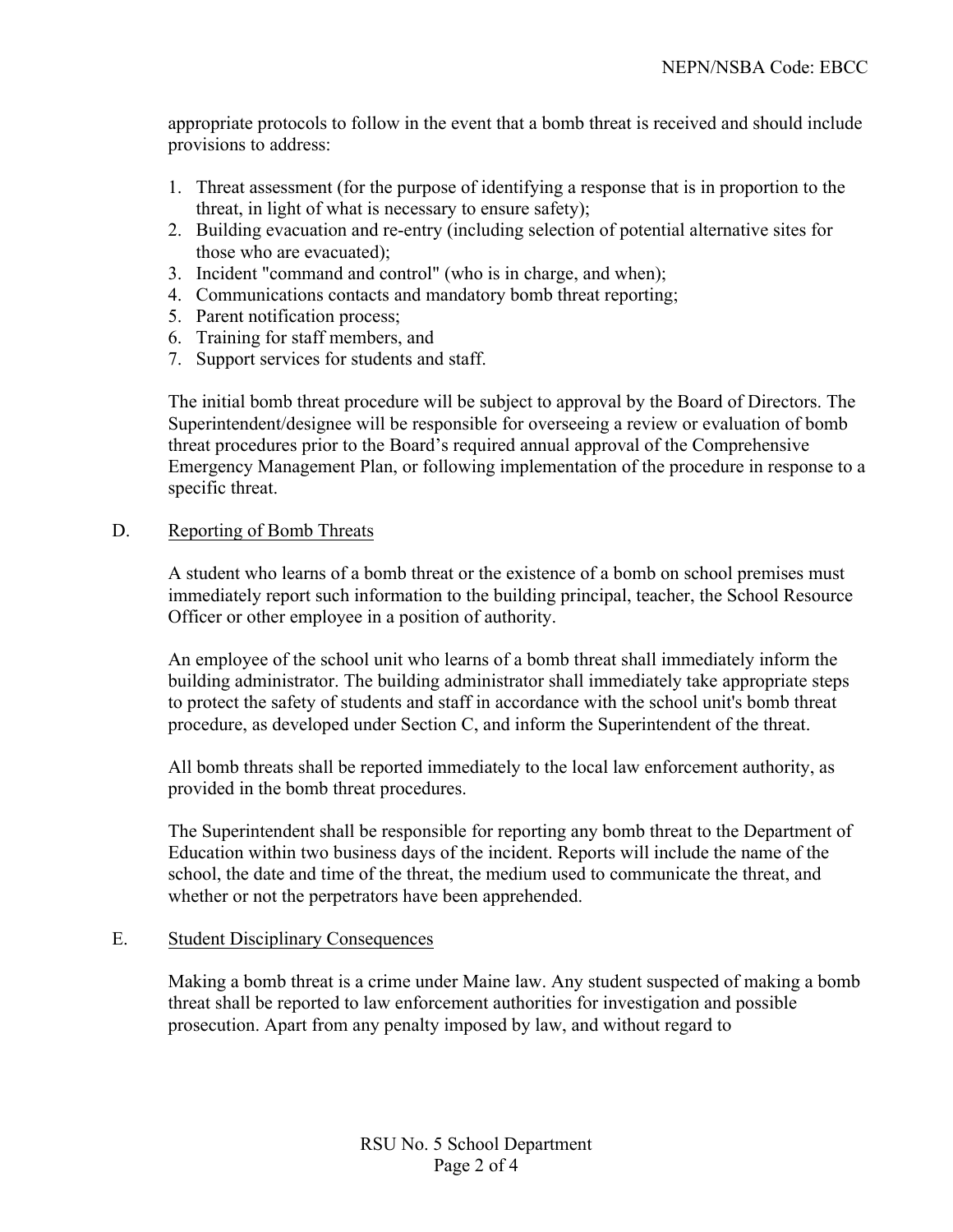the existence or status of criminal charges, a student who makes a bomb threat shall be subject to disciplinary action by the school.

The administration may suspend and/or recommend for expulsion any student who makes a bomb threat. The making of a bomb threat will be considered deliberately disobedient and deliberately disorderly within the meaning of 20-A M.R.S.A. Section 1001(9) and will be grounds for expulsion if found necessary for the peace and usefulness of the school.

In addition, a student who is found after hearing by the Board of Directors to have brought a bomb to school shall be expelled from school for at least one year in accordance with 20-A M.R.S.A. Section 1001(9-A) and Policy JICIA, except that the Superintendent may modify the requirement for expulsion based on individual circumstances.

A student who has been identified through the IEP process as having a disability and whose conduct in violation of this policy is related to the disability shall be disciplined as provided in Policy JKF.

### F. Aiding Other Students in Making Bomb Threats

A student who knowingly encourages, causes, aids or assists another student in making or communicating a bomb threat shall be subject to the disciplinary consequences described in Section E of this policy.

#### G. Failure to Report a Bomb Threat

A student who fails to report information or knowledge of a bomb threat or the existence of a bomb or other destructive device in a school building or on school property may be subject to disciplinary consequences, which may include suspension and/or expulsion.

#### H. Staff Disciplinary Consequences

A school system employee who makes or communicates a bomb threat will be reported to appropriate law enforcement authorities and will be subject to disciplinary action up to and including termination of employment. Disciplinary action taken shall be consistent with collective bargaining agreements, other employment agreements and Board policies.

A school system employee who fails to report information or knowledge of a bomb threat or the existence of a bomb or on school premises will be subject to discipline up to and including termination of employment.

### I. Civil Liability

The school unit reserves the right to bring suit against any individual responsible for a violation of this policy and to seek restitution and other damages as permitted by law.